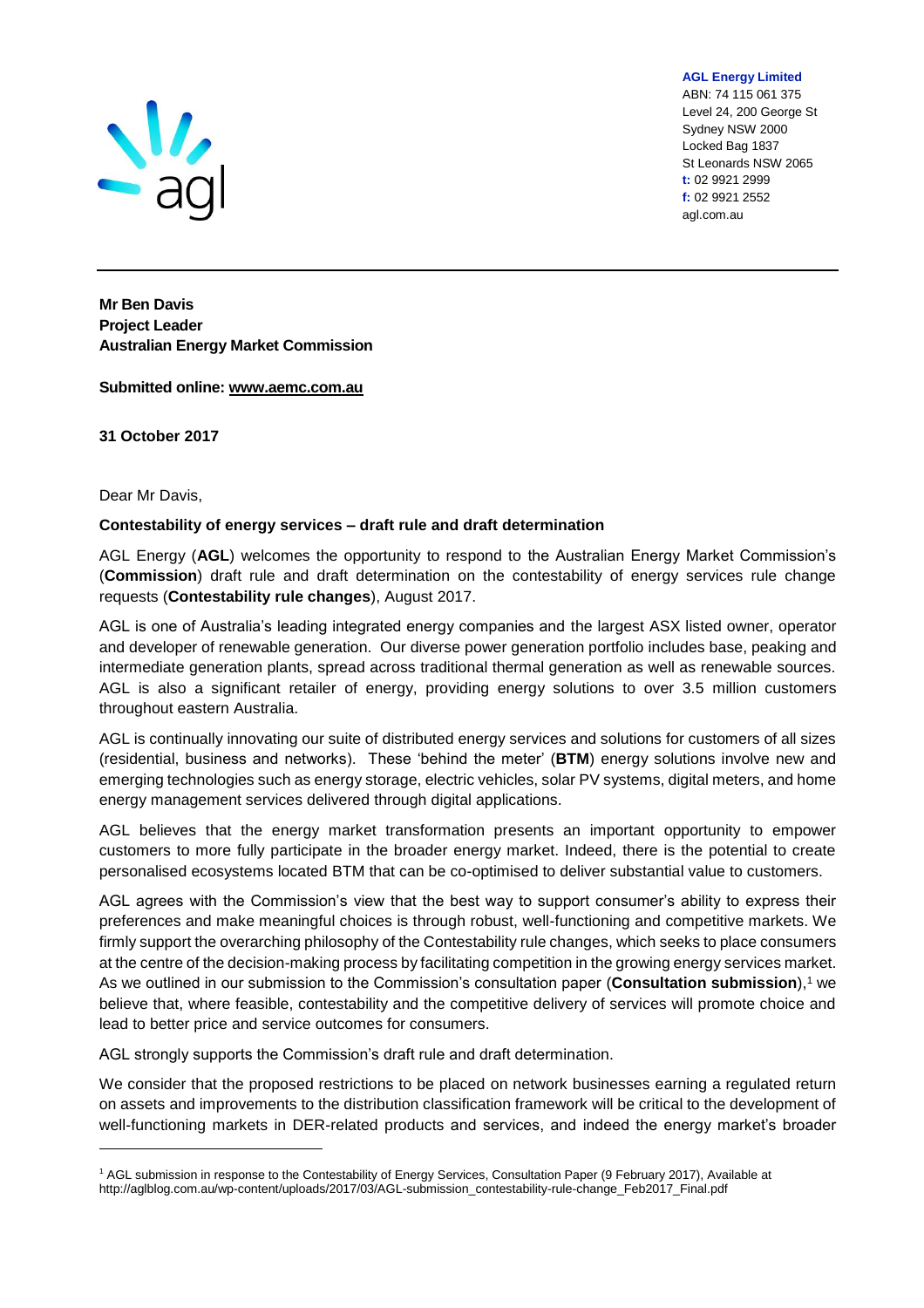

transformation towards a more decentralised electricity grid. Nevertheless, care should be taken in the development of the proposed exemption and enforcement provisions and Distribution Service Classification Guidelines to ensure the establishment of a robust regulatory framework. Our submission elaborates on each of these matters.

### **Restrictions on network businesses earning a regulated return on BTM assets**

In our view, restricting network businesses from earning a regulated return on BTM assets will enable customers to harness the full potential of BTM resources more effectively and at lower cost. BTM and gridconnected DER have an important role to play in supporting efficient grid operation and network investment. By modifying the overall volume and shape of demand, DER can be deployed and operated to avoid or delay more expensive augmentations to the network. Further, smart inverters and local sensing devices enable the provision of voltage and frequency regulation services back to the distribution network.

However, a network support or grid stability service might only be required on a limited number of occasions per year, and this is similarly the case with demand response to meet a wholesale supply constraint. The remainder and majority of the time, customer-owned DER installed BTM is likely to be employed directly for meeting the comfort and consumption needs of the customer. Accordingly, an efficient deployment and use of DER will enable co-optimisation across these multiple uses and value streams. It will also recognise that it is ultimately a customer's choice as to how their BTM resources are deployed and what compensation or reward they expect for participating in different service markets (including providing network support).

AGL sees competition and innovation in technology and business models as the primary means for meeting this co-optimisation challenge and allying the interests of energy service providers with those of the customers they serve. To enable efficient 'value stacking' requires the need for (location, size) of grid support services and their value to the network to be made explicit, so that products and services can be designed by competing energy service providers to address these and build those values into the commercial model. This will directly benefit customers investing in DER by ensuring the least cost deployment and highest value use of those assets are made, and by promoting the availability of a range of retail offers and bundled products to meet distinct customer preferences. Importantly, it will indirectly benefit all customers by ensuring investment in assets or services which support reliable network operation are efficient, thereby ensuring the efficiency of overall network costs.

Accordingly, we consider that the energy market's transformation towards a more decentralised electricity grid requires a clarification of the role of regulated distribution network service providers. Network providers will continue their vital role providing a safe, reliable and well maintained network. Indeed, this network provides the foundations upon which other layers and platforms will be built. As the distribution network become more dynamic, network providers are likely to also require increased visibility of activity on their network. However, it is important that networks do not seek to become market makers or participants in markets enabled by DER, in a role which conflicts with their status as a provider of regulated monopoly services. In a future scenario of high DER penetration, there may be a case for formally separating the network asset management and network operation functions to minimise the potential for conflicts to occur. Indeed, the Contestability rule changes go some way towards resolving these issues.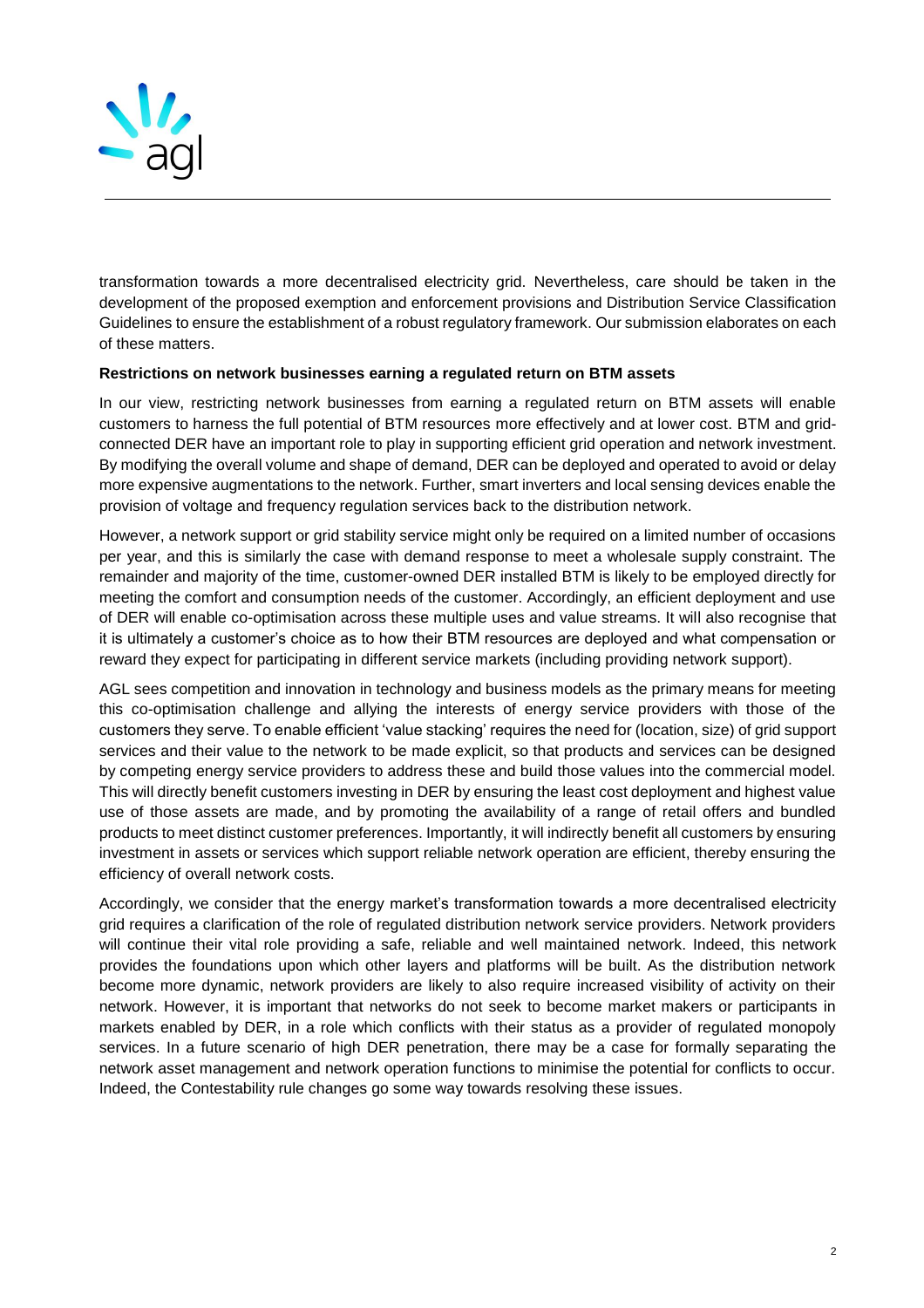

### **Method for specifying the restriction**

AGL supports the Commission's method of specifying the restriction on network businesses controlling assets located BTM that are capable of providing contestable energy services, which comprises the following three components:

- a) Control of assets;
- b) Located BTM;
- c) That are capable of providing contestable services.

# *Control of assets*

In the evolving energy market, customers will increasingly seek to optimise value across a range of value streams, notably comfort and bill optimisation, network support services, peak load shaving, voltage and frequency control, wholesale and ancillary services. It is therefore essential that customers retain control of BTM assets.

AGL agrees with the Commission's view that whilst is it important that network businesses are able to access the services provided by new technologies, granting control of BTM asset to networks risks distorting competition in the energy services market, to the detriment of customers. Indeed, network businesses may favour network benefits at the expense of maximising the value across the electricity system as a whole. Moreover, the nature of these assets (installed at the customers' premises) risks network businesses utilising their incumbent status as monopoly operators, which would adversely affect the level of competition in the market. As we elaborated in our Consultation submission, we believe that the absence of effective competition in the delivery of services will stifle innovation, customer choice, and greater efficiency of network spending.

Accordingly, we support the Commission's broad approach to restricting network businesses' ability to earn regulated returns on assets located behind a retail customer's connection point.

We appreciate the Commission's assessment that a restriction on capital expenditure directly links to control of assets by network businesses given that the accounting principles underpinning network businesses' capitalisation procedures identify control as one of the key features of capital expenditure.

We also note the Commission's conclusion that changes to the service classification framework are not likely to be effective in addressing concerns regarding the regulatory treatment of BTM assets and other new technologies and the boundary between regulated and contestable services. We agree with the Commission's view that this issue is better addressed by imposing a direct restriction on a network businesses' ability to earn regulated returns on assets behind a retail customer's connection point. The Commission's preferred approach would also allow network businesses to procure the functionality provided by these assets from the contestable market. We also appreciate that tying the restriction to regulated revenue from capital expenditure has a number of other benefits, including linking its direction to the provision of standard control services, leveraging existing National Electricity Rules (**NER**) frameworks, and enabling enforcement through existing procedures.

### *Located BTM*

AGL agrees that the spatial specification of "behind the meter" should entail a restriction on assets electrically connected to the network on the customer's side of the connection point, given that the connection point is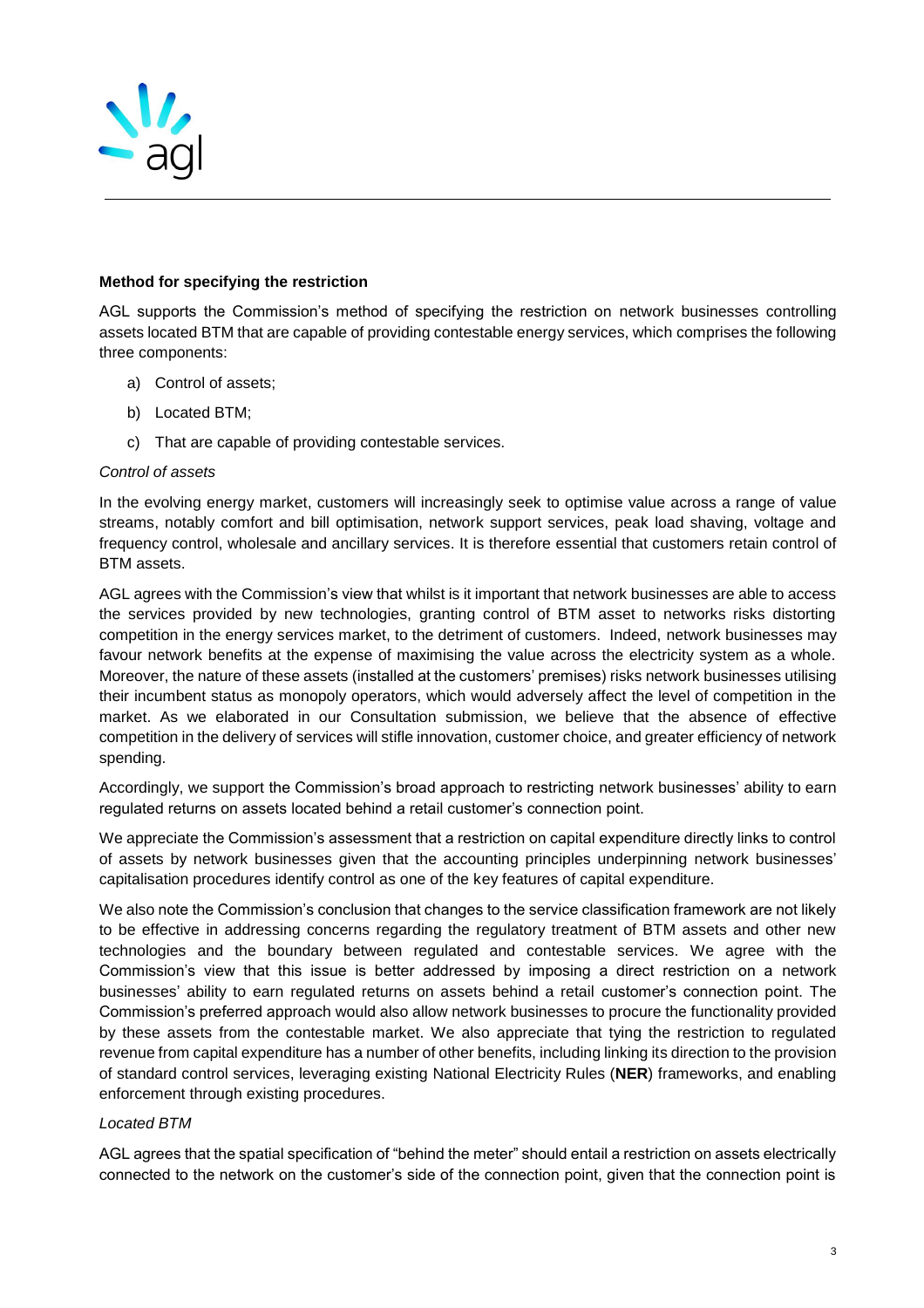

commonly the point where responsibility for supply transfers from the network business to the customer and therefore represents the most logical boundary for the end of network business control and investment in assets.

### *Capable of providing contestable services*

AGL supports the Commission's determination that it is preferable to start with a restriction on all asset types that provide standard control services, given that network businesses do not need to control assets on the customers' side of the connection point. We believe this approach is more appropriately adapted to ensuring flexibility as new technologies and services enter the energy services market. It also reflect the reality that the majority of time, customer-owned DER installed BTM is likely to be employed directly to meet customers' individual comfort and consumption needs rather than for network support and grid stability services.

# **Exemptions**

In AGL's view, the Contestability rule changes are primarily an opportunity to redesign the energy market to deliver greater value to customers. Customers are seeking to reduce their bills and exert more control over their energy supply. They increasingly see the grid as a gateway through which to export, as well as import, electricity and are also becoming interested in understanding how they can share energy or participate in wholesale or network services markets with a view to be compensated and reduce their bills. BTM energy ecosystems systems could be drawn upon individually or as a fleet to respond to changing network conditions or conditions in the wholesale market.

However, for the majority of time, AGL envisages that customer-owned DER installed BTM is likely to be employed directly to meet customers' individual comfort and consumption needs. A network support or grid stability service might only be required on a limited number of occasions per year, and this is similarly the case with demand response to meet a wholesale supply constraint.

Accordingly, AGL has major reservations in relation to the Commission's view that three types of exemptions are necessary from the overall exemption, namely AER exemptions, network devices and existing assets and existing refurbishments of existing assets. Allowing these kinds of broad exclusions in the Contestability rule changes would severely undermine the potential for these reforms to deliver better value and service outcomes to consumers.

In terms of AER exemptions, whilst incidental arrangements including remote supply may warrant an exemption in certain circumstances, we consider that network businesses should be required to test the competitive market in the first instance to ensure that the best value is being delivered to customers. Current arrangements may deliver optimal value to networks. However, in a more robust competitive market, customer would be able to optimise their assets across a range of value streams whilst still delivering network outcomes. Customers would also be in a better position to receive fairer compensation of the use and orchestration of their assets in the energy market or for network support purposes.

An exemption for network devices would also be counter-intuitive to the purpose of the Contestability rule changes. It would enable network businesses to continue to operate regulated businesses in contestable markets. It would continue to restrict customers from accessing all value streams attaching to their assets and would result in continued investment inefficiencies.

We also consider that the proposed exemption for existing assets is unnecessarily broad in its application to all existing assets and investments in network businesses' current regulatory control periods. We believe that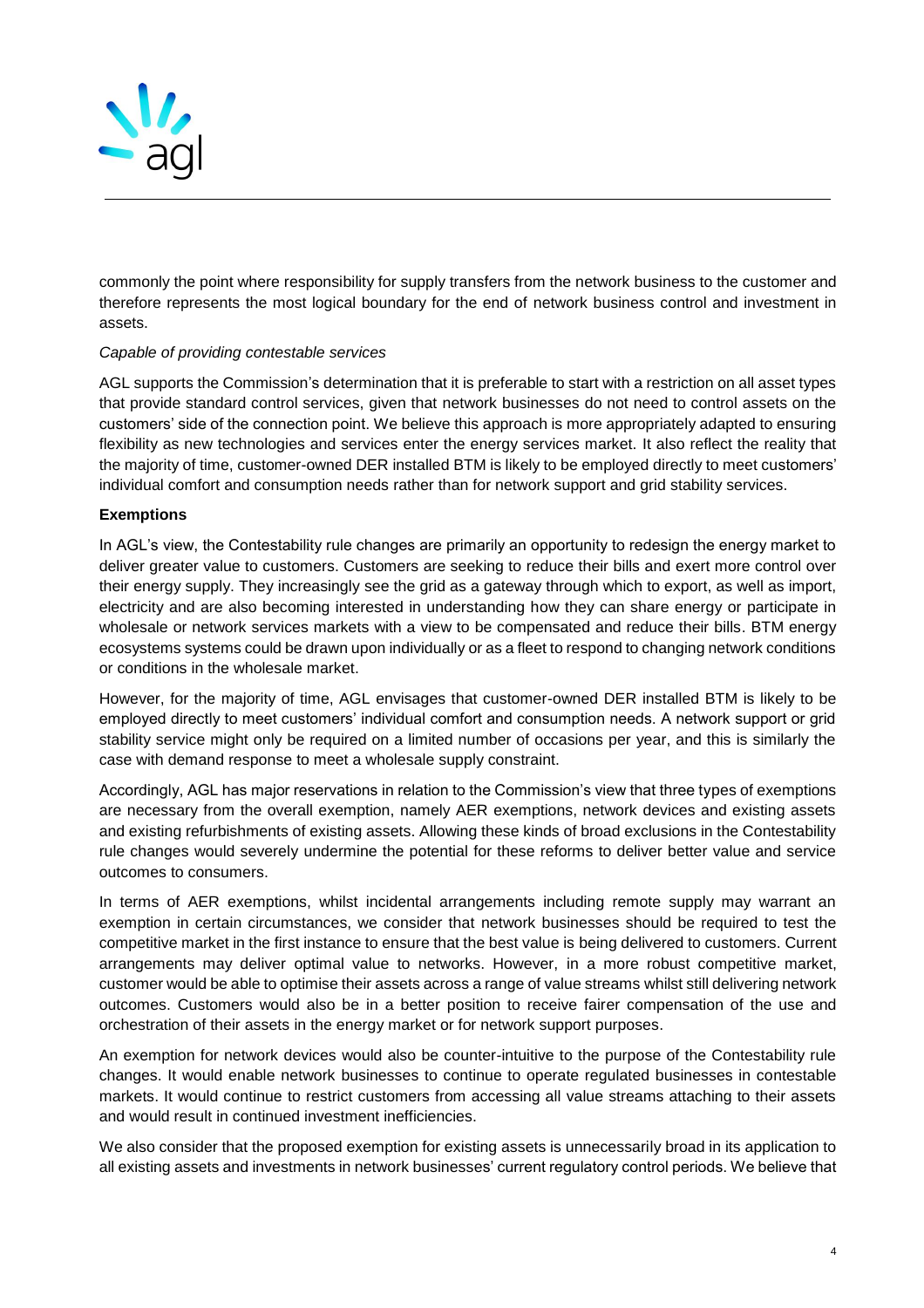

the Contestability rule changes should apply to the next round of regulatory control periods for all network businesses. At their commencement, the Contestability rule changes should apply to *all* existing assets and investments. Ensuring access to existing assets and investments will be critical to enabling customers to realise the value of their own assets, from which they are not currently able to benefit. It would also ensure an equal playing field between contestable energy services providers and network businesses and indeed between all network businesses operating under the NER.

Bearing in the mind the long-term interests of consumers, AGL would urge the Commission to decline prescribing such broad-based exemptions.

Should the Commission be minded to proceed with establishing an exemptions framework, the rules of that framework should be careful prescribed beyond the parameters discussed in the draft determination. We consider that there are substantial risks in empowering the AER through a broad Asset Exemption Guideline to make case-by-case determinations on exemptions. To ensure a robust regulatory framework for this emerging market, the AER's discretion to grant exemptions should be limited as far as possible within clearly defined rules. In our view, the preferable approach would be for the Commission to explicitly limit the exemptions framework to situations involving maintenance and security of supply. The onus should then be placed on network businesses to proactively report on those circumstances where network businesses have relied upon this prescribed exemption.

### **Enforcement**

We note the Commission's view that enforcement of the Contestability rule changes will be able to be undertaken by the AER through established procedures, utilising existing information gathering techniques for monitoring. We agree with the Commission's view that this should include excluding actual capital expenditure on restricted assets during the relevant regulatory control period from adjustments to the RAB where no exemptions have been granted.

AGL appreciated the Commission's view that because restricted assets are located on the customer's side of the customer's connection point there is a high level of visibility where a network business undertakes material capital expenditure that could be reported to the AER by retailers or metering providers. Nevertheless, we consider that because the Ring-fencing Guideline has not established a sufficiently robust reporting, compliance and enforcement framework in respect of ring-fenced entities, there remains a substantial risk that network businesses could circumvent their compliance with the Contestability rule changes. Realistically, ring-fenced unregulated network businesses would not have any incentive to report on their compliance.

Accordingly, AGL would urge the Commission to consider developing additional safeguards to ensure accurate reporting on compliance. This may entail imposing further reporting requirements on ring-fenced unregulated network businesses.

### **Classifications framework for distribution services**

AGL supports the requirement that the AER develop, publish and maintain a distribution service classification guideline that sets out the AER's approach to classifying distribution services including as either a direct control service or a negotiated distribution service, a standard control service or alternative control service. We consider that this will greatly improve the clarity, transparency and regulatory predictability of the service classification process.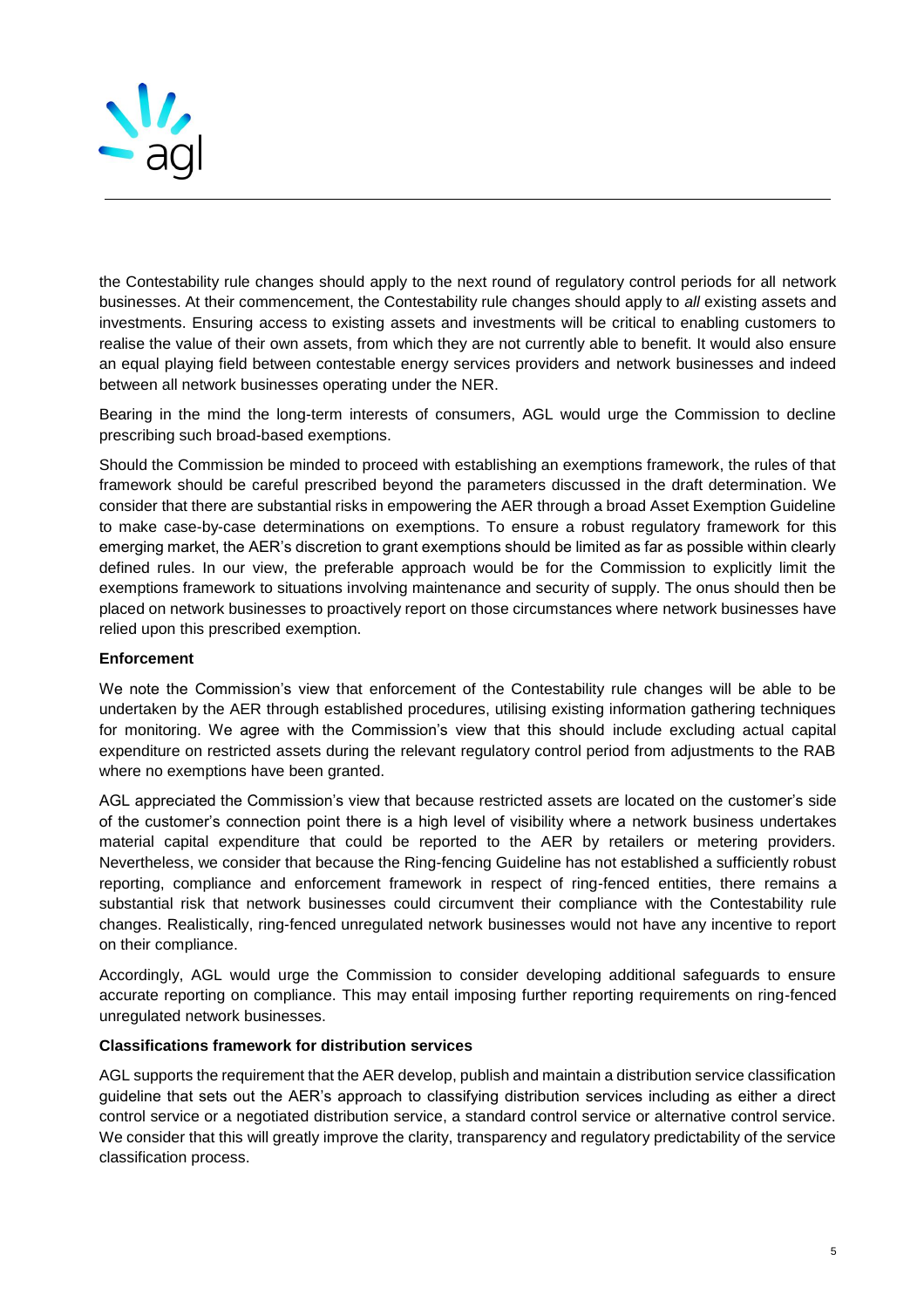

We also support the Commission's determination to remove the requirements that the AER must not depart from a previous classification or the previous applicable regulatory approach when classifying a distribution service, unless that classification is "clearly more appropriate". As we elaborated in our Consultation submission, this provision was originally included in the rules to prevent disruptive reclassification decisions on the transfer of economic regulatory responsibility from jurisdictional regulators to the AER. However, it is unnecessary in the current environment and leads to an unjustified bias towards maintaining the *status quo*. The infrequent opportunities that exist to reclassify services risks impeding the emergence of contestable markets in energy services as technologies continue to evolve.

Greater transparency and flexibility in the AER's approach will enable the development of classifications that more accurately reflect technological developments that support competitive efficiencies.

Nevertheless, we remain concerned that in the absence of clear delineations on what services are appropriately characterised as contestable, there remain substantial risks that network businesses will continue to direct regulated funding towards services that would be more efficiently delivered by the competitive market. Accordingly, as far as possible, we would urge the Commission and AER to develop strict delineations in classifications.

### **Commencement**

Given the rate of development in contestable energy services, we strongly support the Commission's view that the Contestability rule changes should apply to the next round of regulatory control periods for all network businesses.

### **Complementary reforms**

AGL appreciates the Commission's view that the proposed changes to the RIT-D, planning framework and cost allocation of network businesses would be more appropriately addresses within a review of the overarching design of the incentive regulation framework for network businesses, rather than within the rule change process. Nevertheless, we consider these to be critical complementary reforms to enabling the energy market's transformation towards a model that better serves the interests of consumers. AGL intends to provide more comprehensive feedback to the Commission in relation to these matters in the context of the *2018 Electricity network economic regulatory framework review.* 

Whilst we appreciate that the *Local Generation Network Credits (LGNC) rule change* may go some way to improving transparency in the planning framework by requiring network businesses to publish system limitation reports, it will be necessary to assess the extent to which this requirement enables more efficient investment in embedded generation and non-network solutions and whether additional reform is required. Similarly, it remains to be seen whether the requirement for network businesses to procure inputs from assets located on the customer side of the connection point will lead to less reliance on the cost allocation and shared asset mechanisms such that these proposed changes are no longer needed.

AGL also notes that the contestability rule changes are part of a larger suite of reform processes, that include:

- the introduction of more cost-reflective network tariffs:
- the implementation of more stringent electricity distribution network ring-fencing;
- modifications to the regulatory investment test via the Australian Energy Regulator's replacement expenditure rule change proposal;